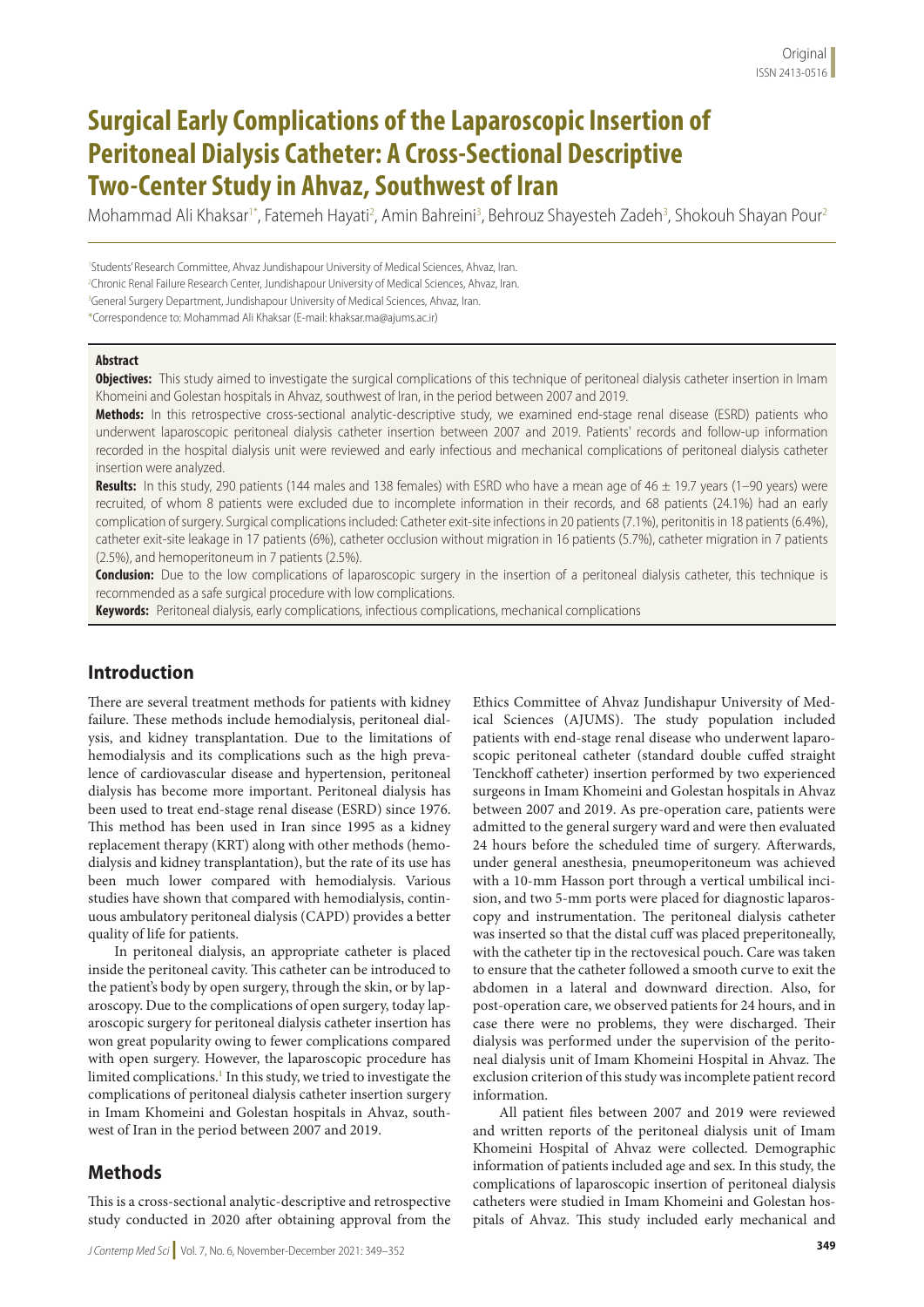infectious complications (the first 30 days) and included catheter migration and removal, catheter occlusion, catheter leakage, bleeding and peritonitis, and catheter exit-site infection.

## **Statistical Analysis**

In the present study, data analysis was performed using SPSS ver. 23. Descriptive analysis of quantitative data involved central indices of mean and median as well as indices of variance dispersion, standard deviation and frequency tables.

### **Results**

Laparoscopic catheterization had been performed on 290 patients from 2007 to 2019. Eight patients (5 females, 3 males) were excluded from the study due to incomplete information in their records. The patients included 144 males and 138 females, and the mean age of patients was  $46 \pm 19.7$  years (age range between 1 and 90 years). Mortality and intraoperative complications were not seen in any of the patients. Out of the 282 patients, 214 patients (75.9%), including 104 males and 110 females, did not have any complications, while the rest experienced at least one complication.

From among the patients investigated, 20 patients (7.1%) had peritoneal dialysis catheter exit-site infection, including 8 males and 12 females. Peritonitis was observed in 18 patients (6.4%), including 13 males and 5 females. The dialysis catheter of 4 patients was removed due to peritonitis. Among 18 patients with peritonitis, 10 patients had peritonitis with negative culture and were treated with antibiotics administered intraperitoneally. Four patients also developed peritonitis with Pseudomonas who were treated with intraperitoneal antibiotics. Three patients also developed peritonitis with Enterobacteriaceae culture, in one of whom peritoneal dialysis catheter was removed. Only one patient had peritonitis with hemolytic streptococcus culture, who was treated with intraperitoneal antibiotics, and finally, the catheter was removed.

Seventeen patients (6%) had leakage of exit-site of the peritoneal catheter, of whom 10 were male and 7 were female. We observed that the catheter occlusion without catheter migration occurred in 16 patients (5.7%), of whom 9 were male and 7 was female and underwent catheter removal. Seven patients (2.5%) had peritoneal dialysis catheter migration, all of whom were male. Finally, 7 patients (2.5%) had hemoperitoneum, of whom 4 were male and 3 were female.

Thus, in general, the most frequent early complication of peritoneal dialysis catheter insertion was a mechanical complication as opposed to infectious complications (16.7% vs. 13.5%). The most common early mechanical complication was catheter leakage (6%). Early infectious complications were exit-site catheter infection (7.1%) and peritonitis (6.4%) (Figure 1).

In the present study, 75.9 % of the patients had no complications, while others had at least one complication (Table 1).

The results demonstrated that there was a significant association between catheter migration and gender (Table 2).

#### **Discussion**

The present study was a cross-sectional, retrospective, analytic-descriptive study that examined the prevalence of



Fig. 1 **Frequency of early complications of peritoneal dialysis catheter insertion. A: Peritonitis after catheter insertion B: Catheter exit-site infection C: Catheter migration D: Catheter occlusion without migration E: Intra-abdominal bleeding around the catheter F: Leakage of intra-abdominal fluid around the catheter.**

| Table 1. <b>Frequency of early complications of peritoneal</b> |
|----------------------------------------------------------------|
| dialysis catheter insertion                                    |

| <b>Complication</b> | <b>Frequency</b> | <b>Percent</b> | <b>Valid</b><br>percent | <b>Cumulative</b><br>percent |
|---------------------|------------------|----------------|-------------------------|------------------------------|
| $\Omega$            | 214              | 75.9           | 759                     | 75.9                         |
|                     | 55               | 19.5           | 19.5                    | 95.4                         |
| $\mathcal{P}$       | 11               | 3.9            | 3.9                     | 99.3                         |
| 3                   | $\mathfrak{D}$   | 0.7            | 07                      | 100                          |
| Total               | 282              | 100            | 100                     |                              |

| Table 2. <b>Complications and gender</b> |            |              |          |  |  |  |  |
|------------------------------------------|------------|--------------|----------|--|--|--|--|
| <b>Complications</b>                     | Male $(n)$ | Female $(n)$ |          |  |  |  |  |
| Early peritonitis                        | 13         | 5            | 0.052    |  |  |  |  |
| Exit-site infection                      | 8          | 12           | 0.214    |  |  |  |  |
| Catheter migration                       | 7          | $\cap$       | $0.008*$ |  |  |  |  |
| Catheter occlusion<br>without migration  | q          | 7            | 0.434    |  |  |  |  |
| Hemoperitoneum                           | 4          | ζ            | 0.524    |  |  |  |  |
| Leakage of fluid                         | 10         |              | 0.342    |  |  |  |  |

complications of laparoscopic peritoneal dialysis catheter surgery in ESRD patients in the first 30 days after surgery. In this study, overall, 24.1% of the patients experienced at least one early complication, which is in line with other studies which have reported the rate of such complications to be between 15% and 37.8%.2–4 By contrast, in García-Cruz et al., none of the patients who underwent laparoscopic peritoneal dialysis catheterization suffered from an early complication of peritoneal dialysis catheter insertion.<sup>5</sup> The most frequent early complication of peritoneal dialysis catheter insertion in our study was mechanical complication (16.7%). The most common early mechanical complication was catheter leakage (6%). Early infectious complications were catheter exit-site infection (7.1%) and peritonitis (6.4%).

While most of the similar studies have compared the surgical complications of the two surgical methods of peritoneal dialysis catheter insertion surgery, $6-10$  there was no room for discussion regarding comparison of surgical methods since the only peritoneal dialysis catheter insertion method in our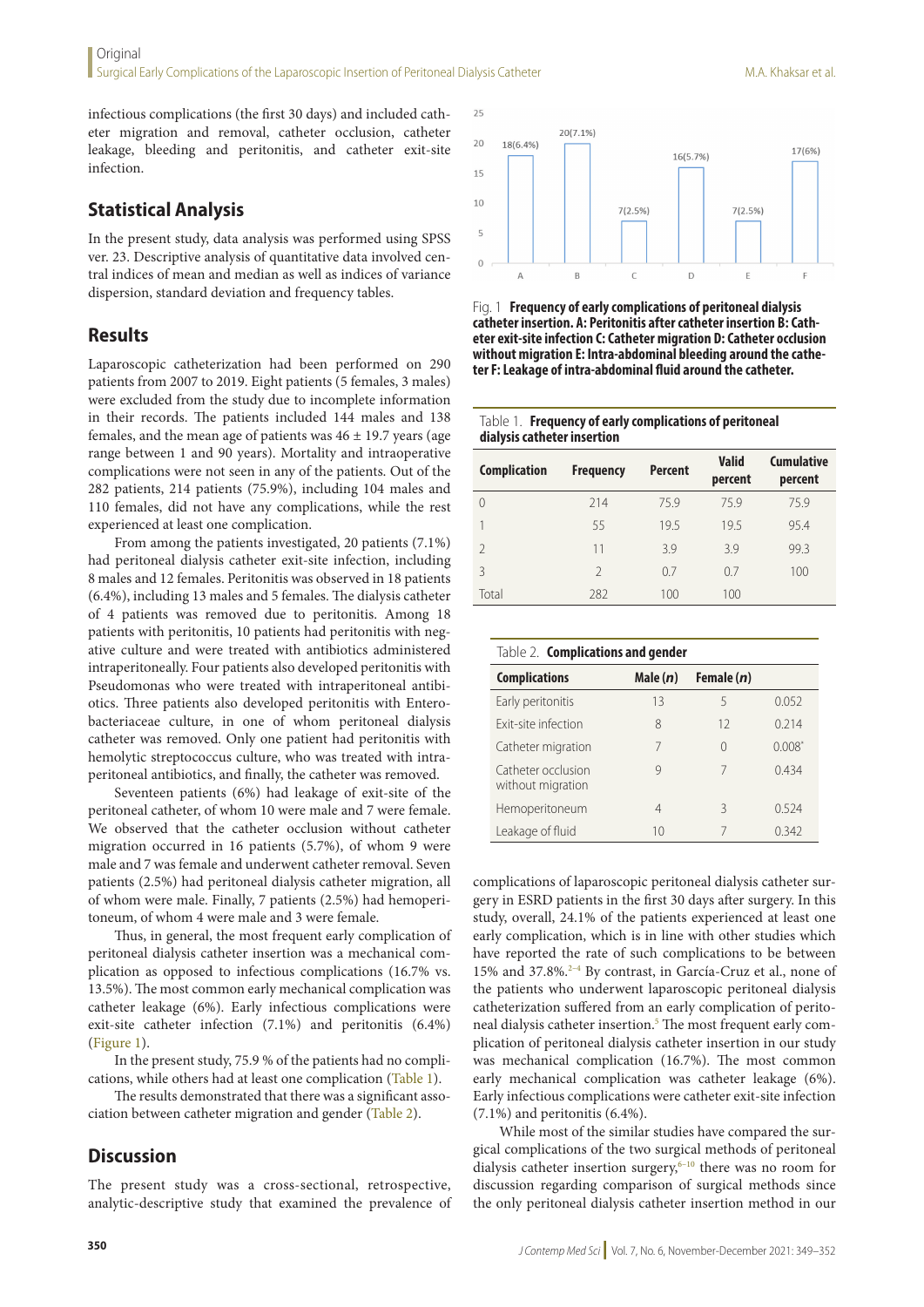centers was the laparoscopic method. This method is more popular than open surgery method. One of the most important reasons for this is the lower damage in this technique of catheter insertion due to the proper view of the peritoneal cavity. As a result, there will be no complications such as perforation of the intestine or improper catheter placement,<sup>9,11,12</sup> which were not observed in our study either.

One of the most important complications of catheter placement is infection, which is one of the main causes of catheter removal according to different studies. In the present study, the prevalence of catheter exit-site infection and that of peritonitis were 7.1% and 6.4%, respectively, and the catheter of 4 patients was removed due to peritonitis. In this respect, Ashegh et al. reported that the most common early complications in their study were infectious complications and peritonitis, and that the catheter of 2 patients was removed due to peritonitis. Other studies have reported the rate of exit-site infection to be between 1.2% to 10%.<sup>1,2,13,14</sup> Moreover, Keshvari et al. showed that the most common complication of peritoneal dialysis catheter insertion through open surgery was infectious complications, the most frequent of which was peritonitis.13 In comparison to open surgery, the incidence of infection is fewer in laparoscopic surgery, which might be due to the use of antibiotics before catheter placement, proper education of patients, and small surgical incision sites which can also reduce the risk of infection.

Displacement and migration of the catheter from the pelvis to other parts of the abdomen is another complication of catheter insertion which was seen in 2.5% of the patients, but it was found to be between 4 and 15% in other studies.<sup>1,4,14</sup> This may be due to the use of a laparoscope to properly insert the catheter in place, in addition to other factors including the use of a low volume of dialysis fluid, the use of heparin after catheter placement, the low-volume changes in the first two weeks after catheterization, and the use of laxatives in patients to avoid constipation regardless of the type of surgical technique.<sup>15,16</sup>

Rate of fluid leakage from the catheter was 6% in our study, while it was reported to be between 1 and 17% in other studies.6,11,14,17 Of course, one study reported that none of their patients had fluid leakage.<sup>1</sup> In Manouras et al., the prevalence of mechanical complications was 15.3%, and the main complication was related to early leakage  $(6\%)$ ,<sup>7</sup> which is consistent

with our study where the prevalence of mechanical complications was 16.7% and the major mechanical complication was catheter leakage with a rate of 6%. The cause of less leakage in laparoscopic technique is the use of the appropriate laparoscopic technique with direct vision and less damage to the abdominal wall.

Another complication which was observed in our study was bleeding. This might be due to additional procedures performed in laparoscopic technique, such as the process of puncturing the abdominal wall by Trocar and suturing PD catheter to the abdominal cavity or peritoneum in laparoscopic surgery, fixation suture of the omentum, selective liver biopsy, and inguinal hernioplasties.<sup>18-20</sup> Moreover, coagulation disorders may also cause bleeding.

As we stated earlier, the only peritoneal dialysis catheter insertion method in our centers was the laparoscopic technique, so we could not compare surgical complications in open versus laparoscopic methods. Since the period of our study involved 12 years, the records of some patients were incomplete, and information about comorbidities, BMI, etc. was not available.

Therefore more studies to evaluate the association between early complications of the laparoscopic insertion of peritoneal dialysis catheter and factors like comorbidities, BMI, and factors which can affect surgical complications are recommended. Also, we suggest that another study be conducted dealing exclusively with the late complications of the laparoscopic insertion of peritoneal dialysis catheter.

# **Conclusion**

Considering that overall mechanical complications were more common than infectious complications in the present study, care must be exercised when using a peritoneal dialysis catheter. With a team consisting of experienced nephrologists, experienced surgeons, and well-trained nurses, along with appropriate patient education, the laparoscopic technique can be introduced as a reliable, safe, and uncomplicated method for inserting peritoneal dialysis catheters.

# **Conflicts of Interest**

There are no conflicts of interest.

#### **References**

- 1. Musbahi A, Kanakala V. A modified laparoscopic peritoneal dialysis insertion technique, the 'one scar technique' can minimise short and long term complications: a retrospective cohort study. J Vasc Access. 2020:1129729820961970.
- 2. Ashegh H, Rezaii J, Esfandiari K, Roueentan A, Abouzari M. Laparoscopic placement of peritoneal dialysis catheters in CAPD patients: complications and survival. Tehran University Medical Journal TUMS Publications. 2008;66(3):186-90.
- 3. Jwo SC, Chen KS, Lee CC, Chen HY. Prospective randomized study for comparison of open surgery with laparoscopic-assisted placement of Tenckhoff peritoneal dialysis catheter—a single center experience and literature review. J Surg Res. 2010;159(1):489-96.
- 4. Prabhakar N, Aljamal YN, Saleem HY, Baloul MS, Nyberg SL, Farley DR. Outcomes of laparoscopic and open CAPD catheter placement: a singlecenter experience. Surgery Open Science. 2019;1(1):20-4.
- 5. García-Cruz E, Vera-Rivera M, Molina JC, Mallafré-Sala J, Alcaraz A. Laparoscopic placement of peritoneal dialysis catheter: description and results of a two-port. Official Publication of the Spanish Society of Nephrology. 2010;30(3):354-9.
- 6. Tsimoyiannis EC, Siakas P, Glantzounis G, Toli C, Sferopoulos G, Pappas M, et al. Laparoscopic placement of the Tenckhoff catheter for peritoneal dialysis. Surgical Laparoscopy Endoscopy & Percutaneous Techniques. 2000;10(4):218-21.
- 7. Manouras AJ, Kekis PB, Stamou KM, Konstadoulakis MM, Apostolidis NS. Laparoscopic placement of Oreopoulos–Zellerman catheters in CAPD patients. Peritoneal Dialysis International. 2004;24(3):252-5.
- 8. Chen Y, Shao Y, Xu J. The survival and complication rates of laparoscopic versus open catheter placement in peritoneal dialysis patients: a metaanalysis. Surg Laparosc Endosc Percutan Tech. 2015;25(5):440-3.
- 9. Li JR, Chen CH, Cheng CL, Yang CK, Ou YC, Ho HC, et al. Five-year experience of peritoneal dialysis catheter placement. Journal of the Chinese Medical Association. 2012;75(7):309-13.
- 10. van Laanen JHH, Cornelis T, Mees BM, Litjens EJ, van Loon MM, Tordoir JHM, et al. Randomized controlled trial comparing open versus laparoscopic placement of a peritoneal dialysis catheter and outcomes: the CAPD I trial. Perit Dial Int. 2018;38(2):104-12.
- 11. Bircan HY, Kulah E. Effects of a novel peritoneal dialysis: the open versus laparoscopic preperitoneal tunneling technique. Ther Apher Dial. 2016;20(1):66-72.